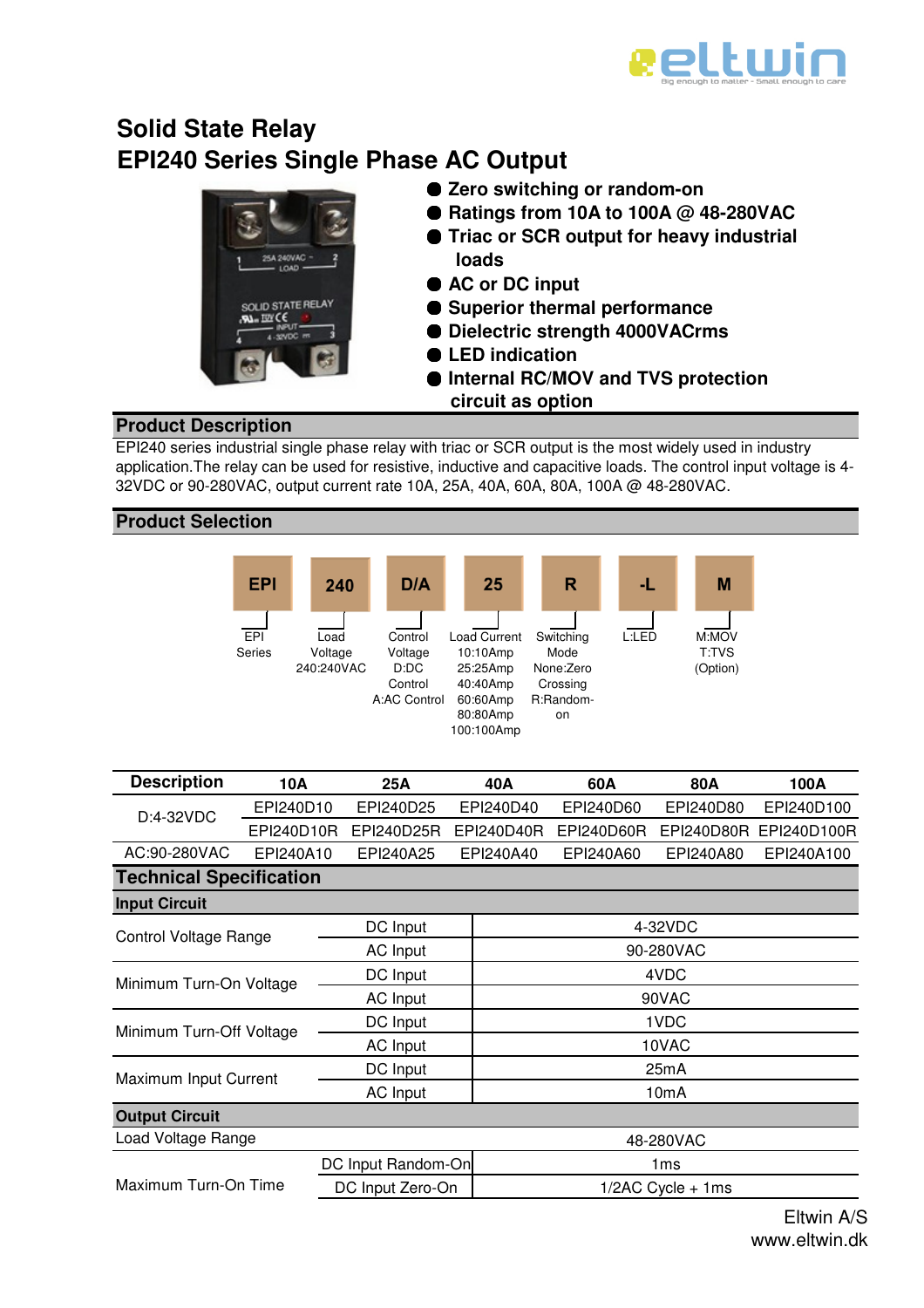

| AC Input     | 20ms                                     |  |  |
|--------------|------------------------------------------|--|--|
| DC Input     | 1/2AC Cycle + 1ms                        |  |  |
| AC Input     | 40ms                                     |  |  |
| 10A          | 150A                                     |  |  |
| 25A          | 400A                                     |  |  |
| 40A          | 440A                                     |  |  |
| 60A          | 860A                                     |  |  |
| 80A          | 1280A                                    |  |  |
| 100A         | 1550A                                    |  |  |
| 10A          | 350A <sup>2</sup> S                      |  |  |
| 25A          | 900A <sup>2</sup> S                      |  |  |
| 40A          | 970A <sup>2</sup> S                      |  |  |
| 60A          | 3698A <sup>2</sup> S                     |  |  |
| 80A          | 8192A <sup>2</sup> S                     |  |  |
| 100A         | 12012 $A^2S$                             |  |  |
|              | 600Vpk                                   |  |  |
|              | 5mA                                      |  |  |
|              | 1.6Vrms                                  |  |  |
|              | $500$ V/µs                               |  |  |
|              |                                          |  |  |
| Input/Output | $\geq$ 4000Vrms                          |  |  |
| Output/Base  | ≥2500Vrms                                |  |  |
|              | $-30^{\circ}$ C $\sim +80^{\circ}$ C     |  |  |
|              |                                          |  |  |
|              | $-30^{\circ}$ C $\sim$ +100 $^{\circ}$ C |  |  |
|              | 85g                                      |  |  |
|              |                                          |  |  |

### **Application**

High-low Temperature Chamber, Plastics Machinery, Incubation Machine, Oiling Machine, HVAC, Elevator, Lighting, Fountain Controller.

## **Installation**





Eltwin A/S www.eltwin.dk